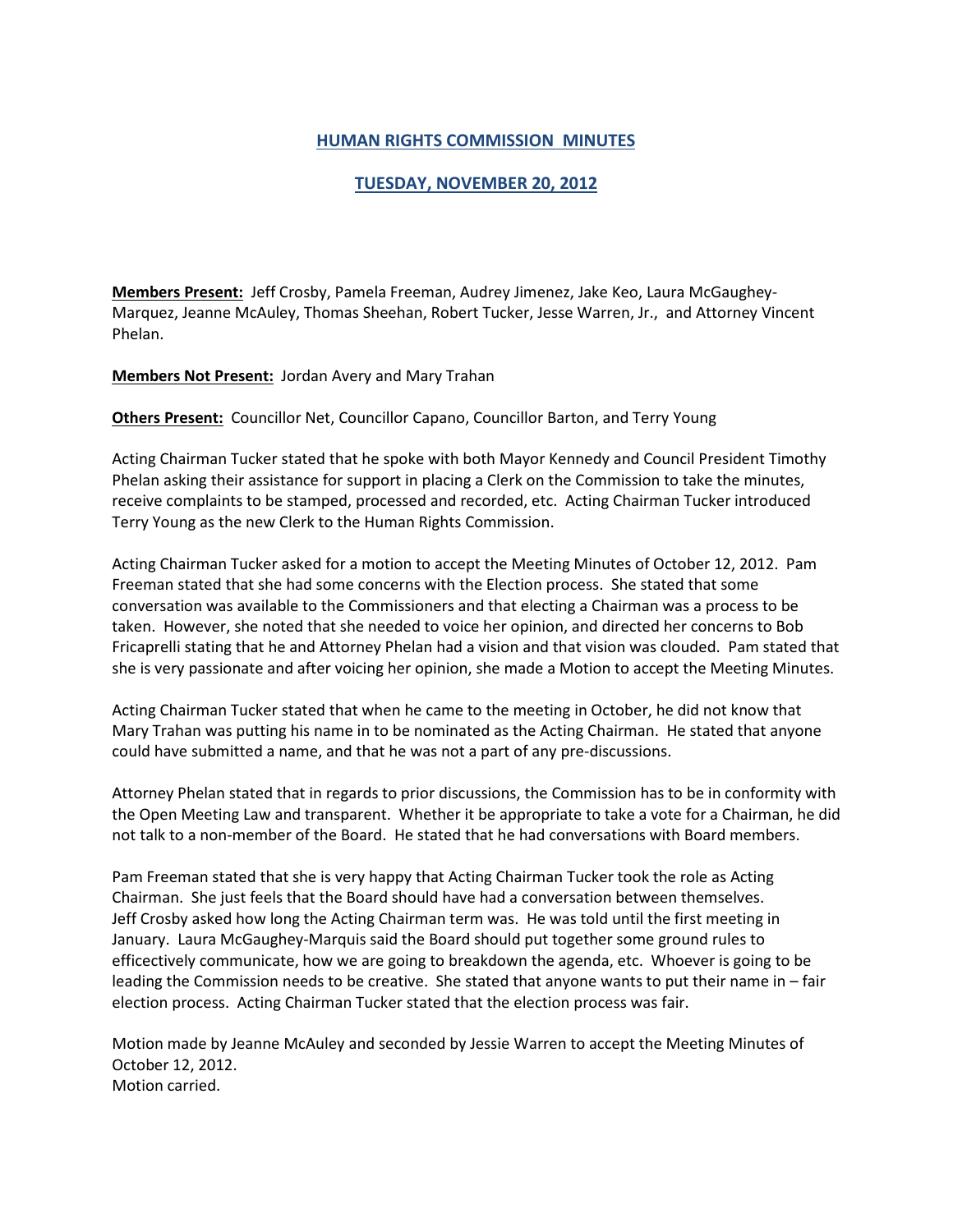A discussion regarding Acceptance of Robert Rules was held. Jeff Crosby was in favor of accepting the abbreviated pamphlet. After a lengthy discussion, the Commission moved to the next item.

Acting Chairman Tucker stated that he met with Mayor Kennedy and that the Commission has the full support of the Mayor. He spoke to her regarding the city's website and the Mayor stated when ready, the Commission can be put on the city's website.

Acting Chairman Tucker stated that he and Councillor Hong Net met with Sonja Darai, Director of Somerville's Human Rights Commission. He stated that they have full-time staff, enforcement authority, and they can investigate police matters. The Director reviews the complaints and brings them before the Board.

A discussion was held regarding the recent amendment to the Human Rights Commission Ordinance. Acting Chairman Tucker stated that Attorney Phelan can represent and advise the Commission, however, he will be a non-voting member. Attorney Phelan sated that if he did vote and a legal challenge was filed, the Commission would have to bring in another Attorney.

Jeff Crosby asked Attorney Phelan for clarification . He stated that a person makes a complaint, they have a certain time period, the Commission can make a recommendation for mediation and/or recommend the individual to go to an agency? Attorney Phelan stated yes, but the Commission does not have the authority to compel someone to attend. The Commission has no "subpoena powers". We have to be very careful in our recommendations. Our goal is to educate, mediation, and discussion to correct the problem. He said that the Commission will see a large number of complaints in the housing area. He stated that he has spoken to the Housing Court and they will be sending over an informational package for the Commission.

Jeanne McAuley stated she feels the Commission needs a clear understanding of what types of complaints and issues the Commission should act on. She said that the Commission should not be bogged down with frifilous neighborhood issues. We should deal with clear cut issues where we can act on a complaint and/or tell people where to go to resolve the issues.

Pam Freeman asked Attorney Phelan if the Commission can refer non-human rights complaints to other departments/agencies as she feels this would be helpful. Attorney Phelan stated that there will be a screening process for complaints. The Commission should notify those as to why they are being screened out. Acting Chairman Tucker stated that the Commission can establish a 2-3 member Screening Committee.

Jessie Warren asked for clarification from Attorney Phelan. He just wanted to clarify that the Commission is not working with the Lynn Police Department and the Court. Attorney Phelan stated no. Attorney Phelan stated that the Commission can look at the complaint, the Commission can request a person to appear and listen to the complaint and discussion be held on the matter. If nothing happens, it can be referred to Neighborhood Legal Services, an Advocate/Probate, Housing Court, and/or document can been sent the MCAD for them to address. Jeff Crosby suggested workshops can be conducted by Neighborhood Legal Services, Housing Court, etc. We could make a recommendation to Mayor Kennedy and the Council. Pam also added building neighborhood coalitions.